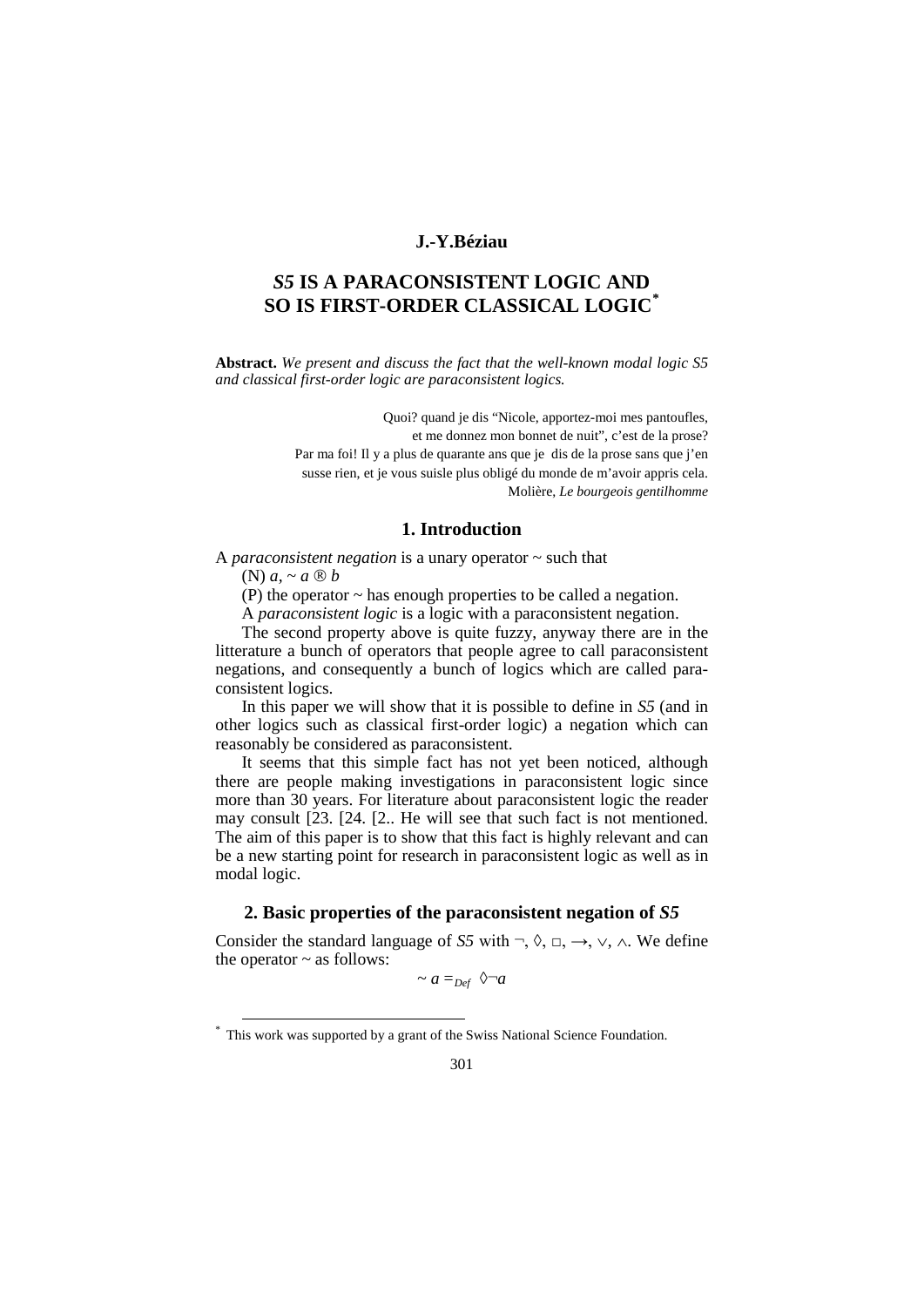As in *S5* we have (about *S5* the reader may consult classical texts such as [19., [11., [10.):

$$
a, \Diamond \neg a \circledR b
$$

therefore  $\sim$  obeys the property (N) above.

Regarding the property (P), it is easy to check that the following are theorems of *S5*:

$$
a \lor \neg a
$$
  
\n
$$
(a \to \neg a) \to \neg a
$$
  
\n
$$
(\neg a \to a) \to a
$$

And we have the following theorems but not their converses:

$$
(a \rightarrow b) \rightarrow (\sim a \lor b)
$$
  
\n
$$
\sim a \rightarrow a
$$
  
\n
$$
\sim (a \land b) \rightarrow (\sim a \lor \sim b)
$$
  
\n
$$
\sim (\sim a \land \sim b) \rightarrow (a \lor b)
$$
  
\n
$$
\sim (a \land \sim b) \rightarrow (\sim a \lor b)
$$
  
\n
$$
\sim (\sim a \land b) \rightarrow (a \lor \sim b)
$$
  
\n
$$
\sim (\sim a \lor b) \rightarrow (\sim a \land \sim b)
$$
  
\n
$$
\sim (a \lor b) \rightarrow (\sim a \land \sim b)
$$
  
\n
$$
\sim (a \lor \sim b) \rightarrow (\sim a \land b)
$$
  
\n
$$
\sim (\sim a \lor \sim b) \rightarrow (a \land b)
$$

As a matter of comparison, the four last are not theorems of da Costa's well-known paraconsistent logic *C1* (about *C1* see [12. [3.).

Furthermore, we have:

 $\sim$  (*a*  $\wedge$   $\sim$  *a*)

This may seem strange, because sometimes this formula is considered as a formulation of the principle of non contradiction and sometimes paraconsistent logic is roughly speaking characterized as a logic in which this principle does not hold. However there are various paraconsistent logics studied in the litterature in which this formula holds. This is the case for example of paraconsistent logics defined with threevalued matrices where the third value 1/2 is taken as distinguished, like D'Ottaviano-da Costa's logic *J3* and Priest's logic *LP* (see [16., [22.). In these logics the negation of 1/2 is1/2 and the conjunction of 1/2 and 1/2 is1/2. It is easy to see then that the value of  $\sim$  (*a*  $\wedge \sim$  *a*) is always distinguished. For paraconsistentists like Priest the value 1/2 is interpreted as true-false. Therefore this is an example of an intuitive interpretation under which the above formula is a paraconsistent tautology.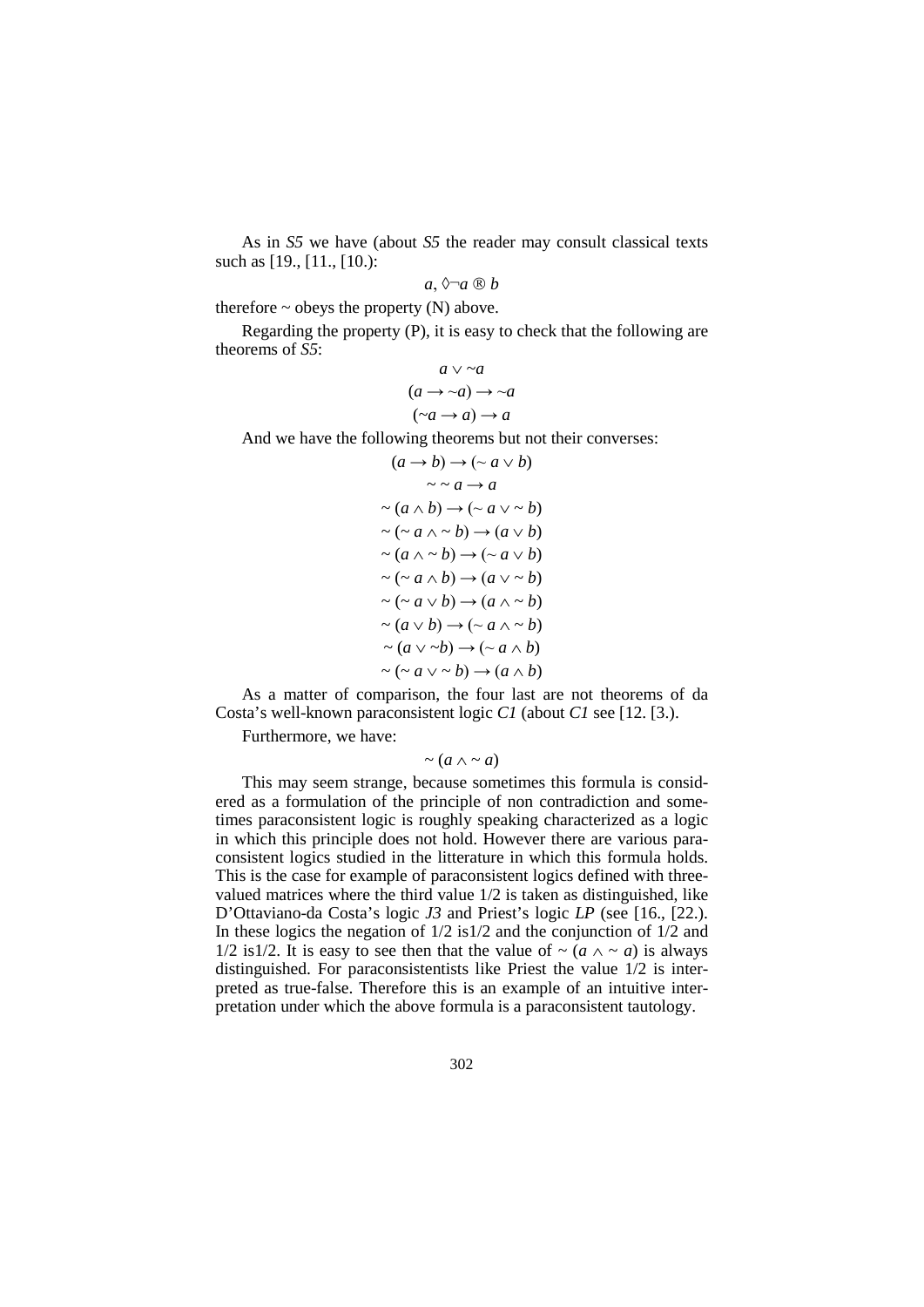The definition of paraconsistent negation has been improved by Urbas [27. by substituing the property (NN) below for the property (N).

(NN)  $a_1 \sim a \otimes b$ , for any schema b which is not tautological.

Urbas's definition (*strict paraconsistency*) permits to exclude out of the sphere of paraconsistency logics like Johansson's minimal logic where  $(N)$  holds but in which we have:

 $a \sim a \otimes b$ 

As we can see the paraconsistent negation of *S5* is a strict paraconsistent negation.

Another good feature is that the bi-implication  $(\leftrightarrow)$  defined in the usual way is a congruence relation in S5, in particular we have:

if 
$$
\rightarrow a \leftrightarrow b
$$
 then  $\rightarrow \sim a \leftrightarrow \sim b$ 

This is not the case of the bi-implication of da Costa's logic *C1*, logic in which it is in fact not possible to define a non trivial congruence relation, as proved by Mortensen [20..

Like *C1* the logic *S5* has two negations, a classical one  $(\neg)$  and a paraconsistent one (~), and in *S5* it is possible to define, like in *C1*, the classical negation with the help of the paraconsistent one (and other connectives).

# **3. Classical first-order logic is paraconsistent**

According to a theorem of Wajsberg (see [29.), it is possible to translate *S5* into the fragment of monadic classical first-order logic with only one variable and vice versa. Following the idea of this translation, we can define a paraconsistent negation into this logic like this:

$$
\sim \varphi =_{Def} \exists x \neg \varphi
$$

Due to Wajsberg's theorem, this negation has exactly the same properties as the one presented in the preceding section.

It was difficult to construct the first paraconsistent logics. Some people, like Popper, argued that it would not be possible to build a paraconsistent negation (see [21., [9., [26.). Various techniques more or less artificial were used. So it is an astonishing fact that a paraconsistent negation, and rather a good one, is already built in the most famous and recognized logic, classical first-order logic.

In view of this fact, one can argue that paraconsistent logic is not a deviant logic, an abnormal and monstrous creature threatening the very basis of rationality, democracy and monotheism. If paraconsistent logic is such a monster then it is rooted in what is considered as the core of rationality which is therefore deeply rotten and has to be clean up. Maybe one has to consider another first-order logic. But if we take for example intuitionistic first-order logic, it is easy to see that the same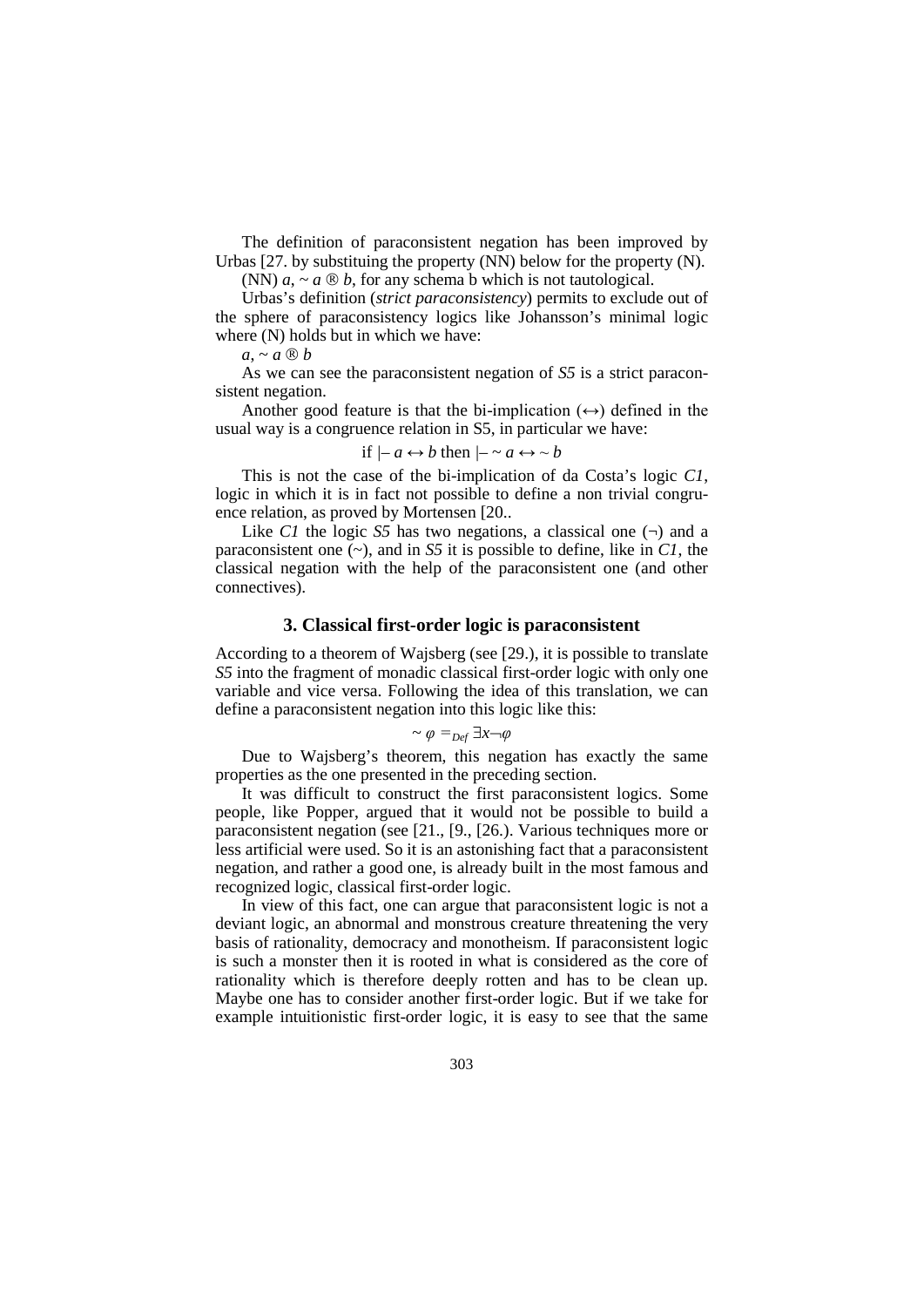definition in monadic intuitionistic first-order logic with one variable leads also to a paraconsistent negation.

In the same way that Mr. Jourdain of Moliere's *Bourgeois gentilhomme* was making prose without knowing it, we can say that Mr. Frege and his successors were doing paraconsistent logic without knowing it. And if one argues that the founder of first-order logic is Frege or Peirce, one could argue therefore that Frege or Peirce is the real founder of paraconsistent logic. Or even Aristotle, if one considers that monadic first-order logic with one variable is already contained within syllogistic. This kind of strange considerations are just to show that it is difficult to argue that the creators of paraconsistent logic were people who developed logics containing implicitly a paraconsistent negation. The real creators of paraconsistent logic are people, like Jaskowski and da Costa, who were trying to construct explicit paraconsistent negations. Of course they could have realized that a paraconsistent negation was already at hand inside classical first-order logic, instead of building other negations in more or less artificial ways. (About the history of paraconsistent logic, see for example [15.).

#### **4. Extracting paraconsistent logics from modal logics**

Consider the function \* from the set of formulas *G* built with ~,  $\vee$ ,  $\wedge$ ,  $\rightarrow$  into the set of formulas *F* built with  $\neg$ ,  $\vee$ ,  $\wedge$ ,  $\rightarrow$ ,  $\Diamond$ ,  $\Box$  defined by:

 $a^* = a$ , if *a* is atomic  $(a \oplus b)^* = a^* \oplus b^*$ , where  $\oplus$  is  $\vee$ ,  $\wedge$  or  $\rightarrow$  $(-a)^* = \sqrt[3]{(a)^*}$ We call *PS5* the logic  $\langle G; \sim; \vee; \wedge; \rightarrow; |_{\text{PSS}} \rangle$  such that:

$$
T
$$
 |-<sub>PS5</sub> a iff 
$$
T^*
$$
 |-<sub>SS</sub> a<sup>\*</sup>

The decidability of *PS5* is a direct consequence of the decidability of *S5*.

It easy to define a semantics for this logic. Given a Kripke structure K with a universal relation of accessibility, we define the standard connectives as usual and the paraconsistent negation with the following condition:

*~ a* is false in the world W iff *a* is true in every world of K

A more difficult problem is how to axiomatize *PS5* (in a non trivial way). We have solve this problem in [5., presenting a sound and complete Hilbert-type system for *PS5*.

We can generalize the above idea and given a modal logic

$$
M = \langle \mathbf{F}; \neg ; \Diamond; \sqcup; \vee; \wedge; \rightarrow; |_{-M} \rangle
$$

we can define the paraconsistent logic PM associated to it as the logic

$$
PM=<\!\!G;\,\sim;\vee;\wedge;\,\rightarrow;\,\mid_{-PM}>
$$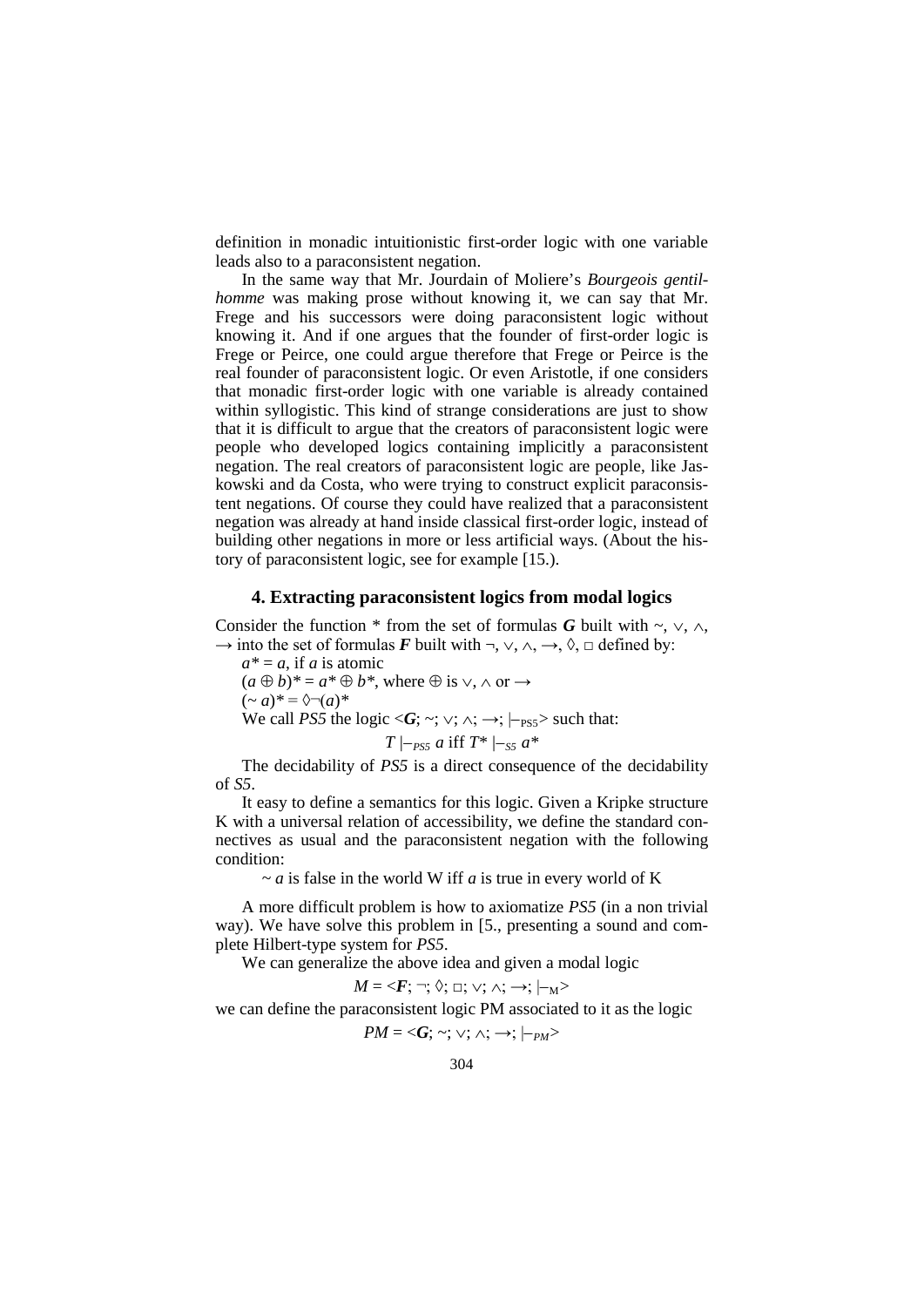such that

# *T*  $|-_{PM}$  *a* iff  $T^*$   $|-_{M}$  *a*<sup>\*</sup>

If *M* is decidable of course *PM* will be decidable, but it is not clear that the axiomatizability of *M* entails the axiomatizability of *PM*. Another point is that if one can reasonably expect, due to the basic properties of modalities, the negation ~ of *PM* to be a *paraconsistent* negation in the sense that it obeys the condition (N), it is not clear whether it would fullfil the condition (P), i.e. if it could properly be called a paraconsistent *negation*.

In Kripke semantics for intuitionistic logic, instead of the above semantical condition for negation, we have:

*~ a* is true in the world W iff *a* is false in every world *V* accessible from *W* where the accessibility relation is a quasi-ordering. Another difference is that the implication is also defined with the help of the accessibility relation. One may want to consider the dual of this semantics and see if it defines the same logic as the sequent calculus dual of intuitionistic logic *LDJ* [28. or the algebraic dual of it [25.. Anyway it is for sure a paraconsistent logic. (Such semantics may have some connections with the one given by Baaz in [1. for da Costa's logic  $C_{\omega}$  which has an intuitionistic implication.)

If we now consider the same condition as the one for intuitionistic negation but with a universal relation of accessibility, we have:

*~ a* is true in the world *W* iff *a* is false in every world of *K*

This condition is *dual* to the condition for the paraconsistent negation in *PS5* and together with the standard conditions for other connectives generates a paracomplete logic dual to the paraconsistent logic *PS5*. The paracomplete negation defined with this condition corresponds in *S5* to *not possible*  $(-\Diamond)$  like in Godel's translation of intuitionistic logic into *S4* (see [18.).

### **5. Generating modal logics from paraconsistent logics**

Considering the converse procedure of the preceding section, given a paraconsistent logic P we can define a modal logic *MP* associate to it, that is to say a modal logic where  $\Diamond \neg$  behaves as  $\sim$  in P,  $\neg$  being the classical negation. For example one can consider *MC1*, *MJ3*, *MLP*, *MLDJ*, modal logics associated respectively to the paraconsistent logics *C1*, *J3*, *LP*, *LDJ*.

The question will be then to know in which sense the modal operators generated by this means correspond intuitively to possibility and necessity. In the case of *C1*, we will get a modal logic, which is not a classical modal logic (in the sense of [11.). For example we will have: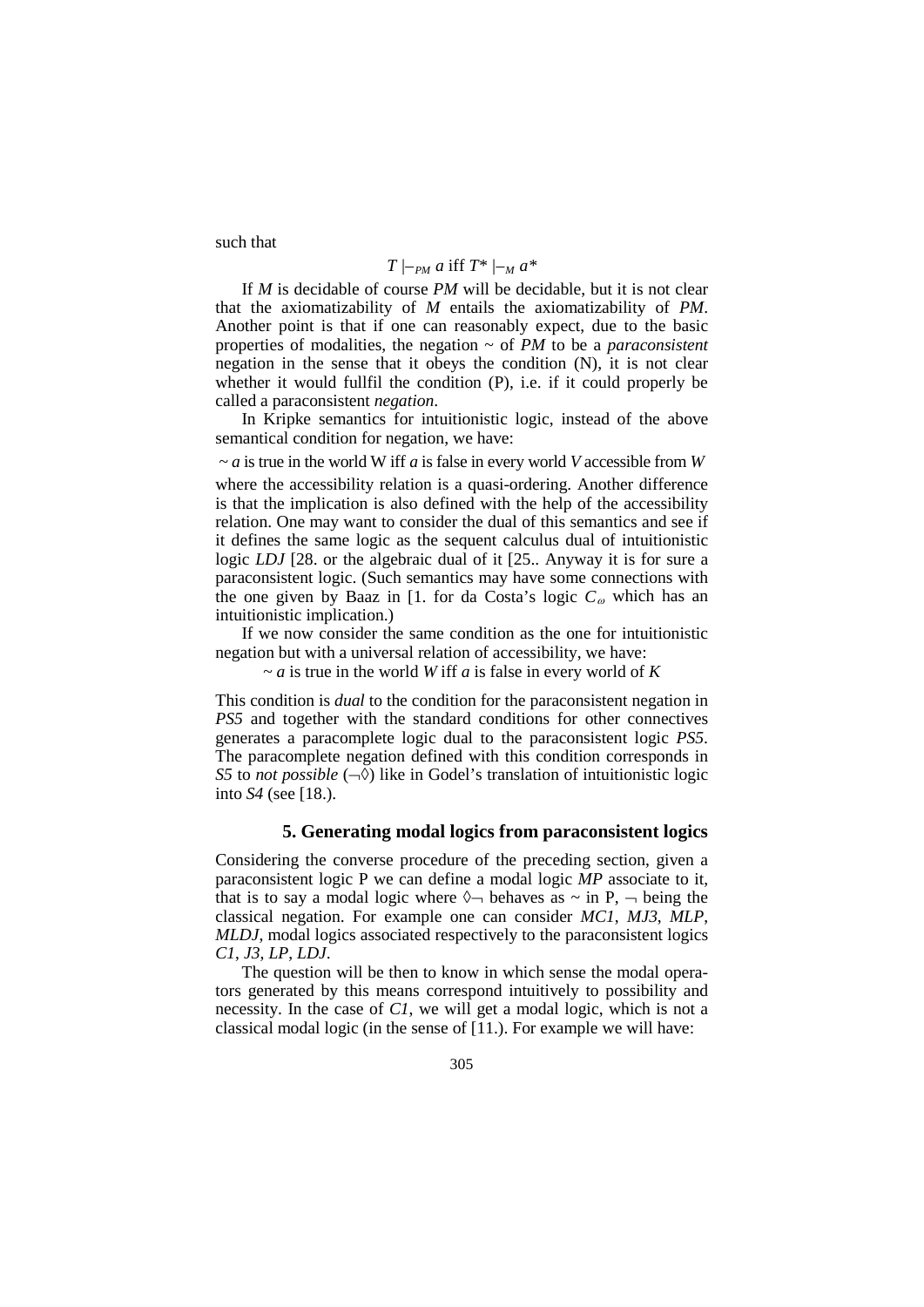### $a \leftrightarrow (a \land a)$

but not

# ◊¬*a* ↔ ◊¬(*a* ∧ *a*)

It would be also interesting to consider what kind of modal logics are associated, according to our definition, to De Morgan's paraconsistent logics, i.e. logics where are valid the laws:

$$
\sim a \leftrightarrow a
$$
  
\n
$$
\sim (a \land b) \leftrightarrow (\sim a \lor \sim b)
$$
  
\n
$$
\sim (a \lor b) \leftrightarrow (\sim a \land \sim b)
$$

etc.

### **6. Prospects**

This interplay between modal and paraconsistent logics seems promising both from the technical and philosophical sides.

*Technically* speaking, modal logic and paraconsistent logics are closely tied: they are both the study of unary connectives which differ from affirmation (*a*) or classical negation  $(-a)$ . Of course intuitively modalities such as possibility and necessity must have different properties than paraconsistent negations. But the modal logician is led for technical reasons related to the systematization of his work to consider other unary operators than possibility, necessity, impossibility and contingency. When one speaks of irreducibility of modalities, one speaks about unary connectives which are not interdefinable, including such connective as  $\Diamond \neg$  which turns out to be a paraconsistent negation.

Modal logicians have developed techniques such as Kripke semantics which have applications going far beyond the study of traditional modalities. For example Kripke semanticscan be used to define intuitionistic *negation*. As it is known intuitionistic negation is not truth-functional in the sense that it cannot be characterized by a finite matrix. There are some paraconsistent negations which are defined by finite matrices. But it will be interesting to see how we can distinguish these truth-functional paraconsistent negations from those who are not. According to Dugundji's theorem, *S5* (and other modal logics like *S4*, etc.) cannot be characterized by a finite matrix (see [17.). This result can be applied to the paraconsistent negations of these logics.

On the other hand paraconsistent negations defined via modalities are algebraizable using the standard methods of algebraization of modal logic. And this is an interesting feature because paraconsistent logic has not yet been treated in a satisfactory way by algebraic methods.

Generating modal logics in which there placement theorem does not hold, from paraconsistent logics like C1, applying semantical methods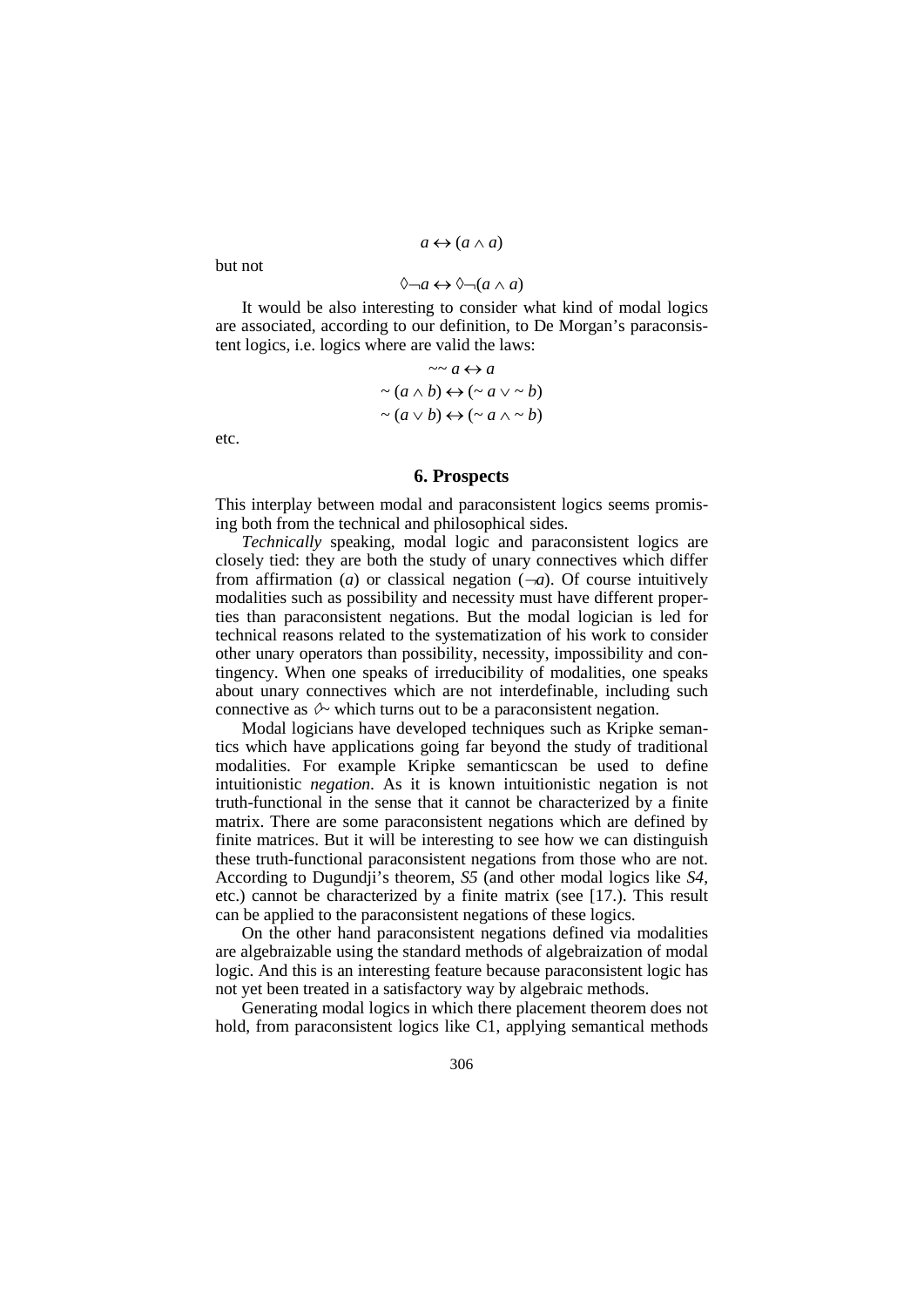such as the theory of valuation [13. [14., can also be interesting because it seems that the idea of intentional operator is not compatible with such theorem (see [4.).

From the *philosophical* point of view it seems that the modal approach to paraconsistent negation defining such negation as *possibly not* can be fruitful. It is an intuitive idea, which can be exemplified and justified in many ways. Of course one has to examine if this really makes sense and if there are not technical results which go against this intuitive interpretation of paraconsistent negation. But in general it seems that such definition fits well with the intuition. For example let us examine the interesting case of double negation.

In natural language double negation is often used to emphasize a sentence in such away as if it was stronger than simple affirmation, as in the following example:

It is not true that God does not exist.

In a logic like *S5* in which we have

 $\sim a \rightarrow a$ 

but not

 $a \rightarrow \sim a$ 

double (paraconsistent) negation is really stronger than simple affirmation. The reason why in *S5*, is that double (paraconsistent) negation means necessity, as we can see:

In *S5*, we have:

 $\Diamond \Box a \leftrightarrow \Box a$ 

and considering that:

$$
\Diamond \sim \Diamond \sim a \leftrightarrow \Diamond \Box a
$$

we have:

 $\sim a \leftrightarrow \Box a$ 

Therefore the above double negated sentence means from the point of view of the paraconsistent negation of *S5*:

God necessarily exists.

### **References**

- 1. *Baaz M.* Kripke semantics for da Costa's paraconsistent logic  $C_{\omega}$  // Notre Dame Journal of Formal Logic, 1986. Vol. 27. P. 523-527.
- 2. *Batens D., Mortensen C., Priest G.* and *Van Bendegem J.P*. (eds). Frontiers of paraconsistent logic. Research Studies Press: Baldock, 2000.
- 3. *Béziau J.-Y.* Nouveaux resultats et nouveau regard sur la logique paraconsistante C1 // Logique et Analyse. 1993, Vol. 36. P. 45-58.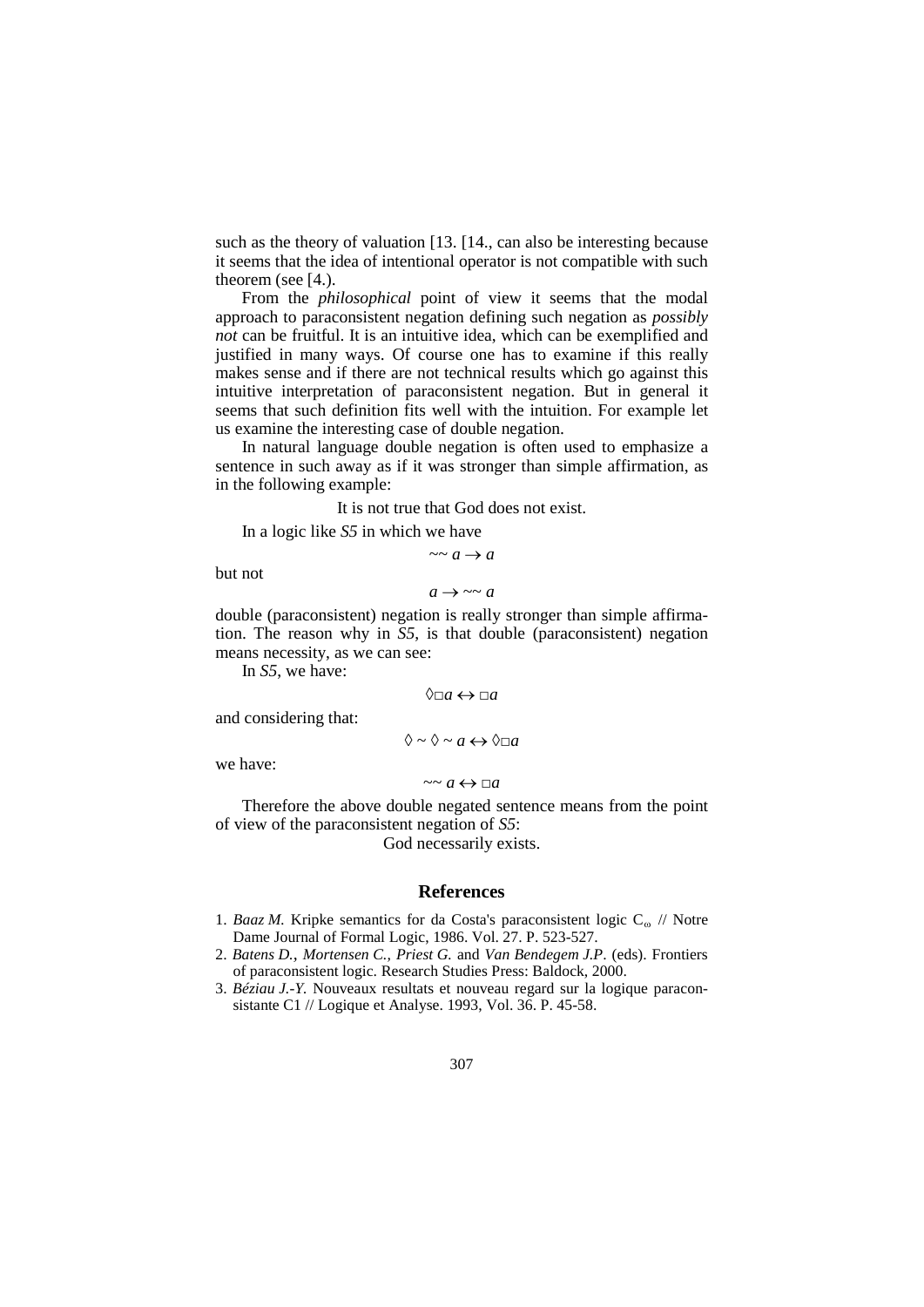- 4. *Béziau J.-Y.* Du Pont's paradox and the problem of intensional logic // Logica'93 - Proceedings of the  $8<sup>th</sup>$  International Symposium, P. Kolar and V. Svodoba (eds.). Filosofia. Prague, 1994. P. 62-65.
- 5. *Béziau J.-Y.* The paraconsistent logic Z (A possible solution to Jaskowski's problem) // Lecture presented at the Jaskowski Memorial Symposium, Torun 1998, submitted for publication.
- 6. *Béziau J.-Y.* Classical negation can be expressed by one of its halves // Logic Journal of the Interest Group in Pure and Applied Logics. 1999. Vol. 7. P. 145-151.
- 7. *Béziau J.-Y.* What is paraconsistent logic? // [2]. P. 95-111.
- 8. *Béziau J.-Y.* The nameless corner of the square of opposition, paraconsistent logic and modal logic // To appear.
- 9. *Bobenrieth A.* Inconsistencias por que no? Cocultura: Bogota, 1995.
- 10. *Bull R.,* Segerberg K. Basic modal logic // Handbook of Philosophical Logic. D.M. Gabbay and F. Guenthner (eds.), Dordrecht, Kluwer: 1984. P. 1-88.
- 11. *Chellas B.F.* Modal logic. Cambridge University Press: Cambridge, 1980.
- 12. *Da Costa N.C.A.* Calculs propositionnels pour les systemes formels inconsistants // Comptes Rendus de l'Academie des Sciences de Paris. 1963. Vol. 257. P. 3790-3792.
- 13. *Da Costa N.C.A., Béziau J.-Y.* La theorie de la valuation en question // Proceedings of the Ninth Latin American Symposium on Mathematical Logic. Universidad del Sur, Baiha Blanca, 1993. P. 95-104.
- 14. *Da Costa N.C.A., Béziau J.-Y*. Theorie de la valuation // Logique et Analyse. 1994. Vol. 37. P. 95-117.
- 15. Da Costa N.C.A., Béziau J.-Y., Bueno O. Paraconsistent logic in a historical perspective // Logique et Analyse, 1995, 38. P. 111-125.
- 16. *D'Ottaviano I.M.L., Da Costa N.C.A.* Sur un probleme de Jaskowski // Comptes Rendus de l'Academie des Sciences de Paris. 1970. Vol. 270. P. 1349-1353.
- 17. *Dugundji J.* Note on a property of matrices for Lewis and Langford's calculi of propositions // Journal of Symbolic Logic. 1940. Vol. 5. P. 150-151.
- 18. *Godel K.* Eine Interpretation des intuitionistischen Aussagenkalkuls // Ergebnisse eines matematischen Kolloquiums. 1933. Vol. 4. P. 34-40.
- 19. *Hugues G.E., Cresswell M.J.* An introduction to modal logic. Methuen, London, 1968.
- 20. *Mortensen C.* Every quotient algebra for C1 is trivial // Notre Dame Journal of Formal Logic. 1981. Vol. 21. P. 694-700.
- 21. *Popper K.R.* Are contradictions embracing? // Mind. 1943. Vol. 52. P. 47-50.
- 22. *Priest G.* Logic of paradox // Journal of Philosophical Logic. 1979. Vol. 8. P. 219-241.
- 23. *Priest G.* Paraconsistent logic // To appear in Handbook of Philosophical Logic. 2<sup>nd</sup> ed., Kluwer, Dordrecht.
- 24. *Priest G., Routley R.* and *Norman J*. (eds) Paraconsistent logic: Essays on the inconsistent. Philosophia. Munchen, 1989.